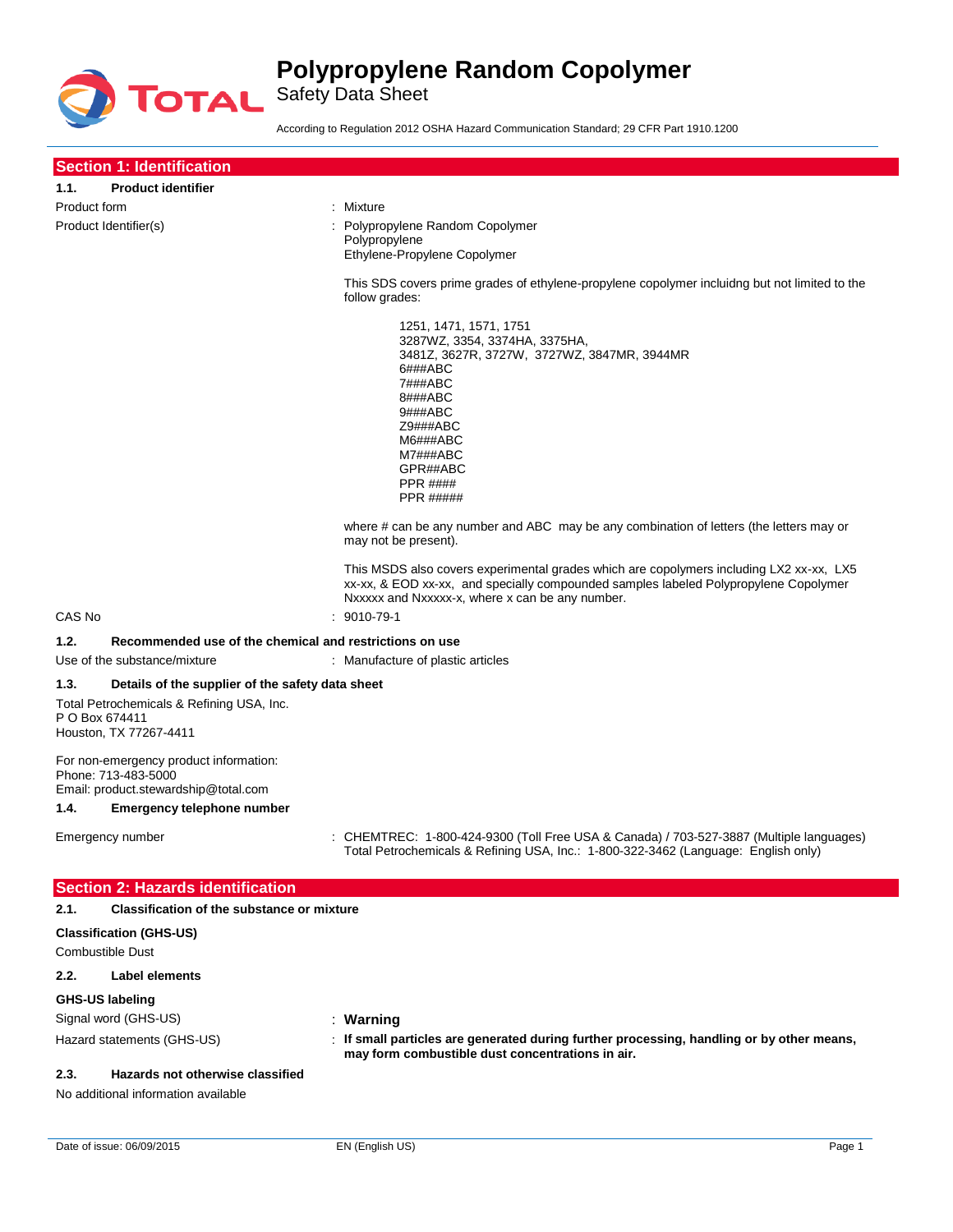Safety Data Sheet

#### **2.4. Unknown acute toxicity (GHS-US)**

Not applicable

#### **2.5. Additional information**

Based on conditions common to industrial workplace use of this product

: Plastic bag or liner may cause a static ignition hazard. Spilled pellets may create a slipping hazard. Sweep up spillage and dispose of properly. Skin or eye contact with hot polymer can cause thermal burns. Processing the polymer at high temperatures may form vapors that irritate the eyes and respiratory tract.

### **Section 3: Composition/information on ingredients**

## **3.1. Substance**

Not applicable

#### **3.2. Mixture**

| <b>Name</b>                                              | <b>CAS No</b> | %             |
|----------------------------------------------------------|---------------|---------------|
| Propylene-Ethylene Copolymer                             | 9010-79-1     | $>= 98$       |
| Additives (chemical identity withheld as a trade secret) | Trade Secret  | $\leq$ $\geq$ |

|             | <b>Section 4: First aid measures</b>                        |                                                                                                                                                                                                                                                                                        |
|-------------|-------------------------------------------------------------|----------------------------------------------------------------------------------------------------------------------------------------------------------------------------------------------------------------------------------------------------------------------------------------|
| 4.1.        | <b>Description of first aid measures</b>                    |                                                                                                                                                                                                                                                                                        |
|             | First-aid measures after inhalation                         | Remove person to fresh air and keep comfortable for breathing. If necessary seek medical<br>advice.                                                                                                                                                                                    |
|             | First-aid measures after skin contact                       | Gently wash with plenty of soap and water. Heated Material: For serious burns from heated<br>material, get medical attention. In case of skin contact, immediately immerse in or flush with<br>clean, cold water. Do not attempt to remove adhered material from skin.                 |
|             | First-aid measures after eye contact                        | Rinse eyes with water as a precaution. Obtain medical attention if irritation persists. In case of<br>eye contact with hot material, cool immediately with plenty of water and obtain immediate<br>medical treatment.                                                                  |
|             | First-aid measures after ingestion                          | Remove material from mouth. Rinse mouth out with water. Do NOT induce vomiting.                                                                                                                                                                                                        |
| 4.2.        | Most important symptoms and effects, both acute and delayed |                                                                                                                                                                                                                                                                                        |
|             | Symptoms/injuries after inhalation                          | : Nuisance dusts can be irritating to the upper respiratory tract. Irritating vapors may form when<br>the polymer is processed at high temperatures.                                                                                                                                   |
|             | Symptoms/injuries after skin contact                        | Contact with skin or eyes with hot material may cause serious thermal burns to skin or eyes.                                                                                                                                                                                           |
|             | Symptoms/injuries after eye contact                         | : Dust from this product may cause minor eye irritation. Contact with skin or eyes with hot<br>material may cause serious thermal burns to skin or eyes.                                                                                                                               |
|             | Symptoms/injuries after ingestion                           | : No effects are expected for ingestion of small amounts. May be a choking hazard.                                                                                                                                                                                                     |
| 4.3.        |                                                             | Indication of any immediate medical attention and special treatment needed                                                                                                                                                                                                             |
|             | No additional information available                         |                                                                                                                                                                                                                                                                                        |
|             | <b>Section 5: Firefighting measures</b>                     |                                                                                                                                                                                                                                                                                        |
| 5.1.        | <b>Extinguishing media</b>                                  |                                                                                                                                                                                                                                                                                        |
|             | Suitable extinguishing media                                | : For small fire : Dry chemical. Carbon dioxide. Water. For large fire : Foam. Water spray.                                                                                                                                                                                            |
|             | Unsuitable extinguishing media                              | : Do not use a solid water stream as it may scatter and spread fire.                                                                                                                                                                                                                   |
| 5.2.        | Special hazards arising from the chemical                   |                                                                                                                                                                                                                                                                                        |
| Fire hazard |                                                             | May be combustible at high temperature. May form combustible dust concentrations in air.<br>Vapors generated from overheating/melting/decomposition may be flammable and may cause<br>fire/explosion if source of ignition is present.                                                 |
|             | <b>Explosion hazard</b>                                     | Potential dust explosion hazard. When dust becomes airborne and is exposed to an ignition<br>source, sufficient combustible/flammable dust may exist to burn in the open or explode if<br>confined.                                                                                    |
| fire        | Hazardous decomposition products in case of                 | Carbon oxides (CO, CO2). Aldehydes. Ketones. Hydrocarbons. Fire will produce dense black<br>smoke. Soot.                                                                                                                                                                               |
| 5.3.        | <b>Advice for firefighters</b>                              |                                                                                                                                                                                                                                                                                        |
|             | Firefighting instructions                                   | Fight fire from safe distance and protected location. Avoid raising powdered materials into<br>airborne dust, creating an explosion hazard. Apply aqueous extinguishing media carefully to<br>prevent frothing/steam explosion. Prevent fire-fighting water from entering environment. |
|             |                                                             |                                                                                                                                                                                                                                                                                        |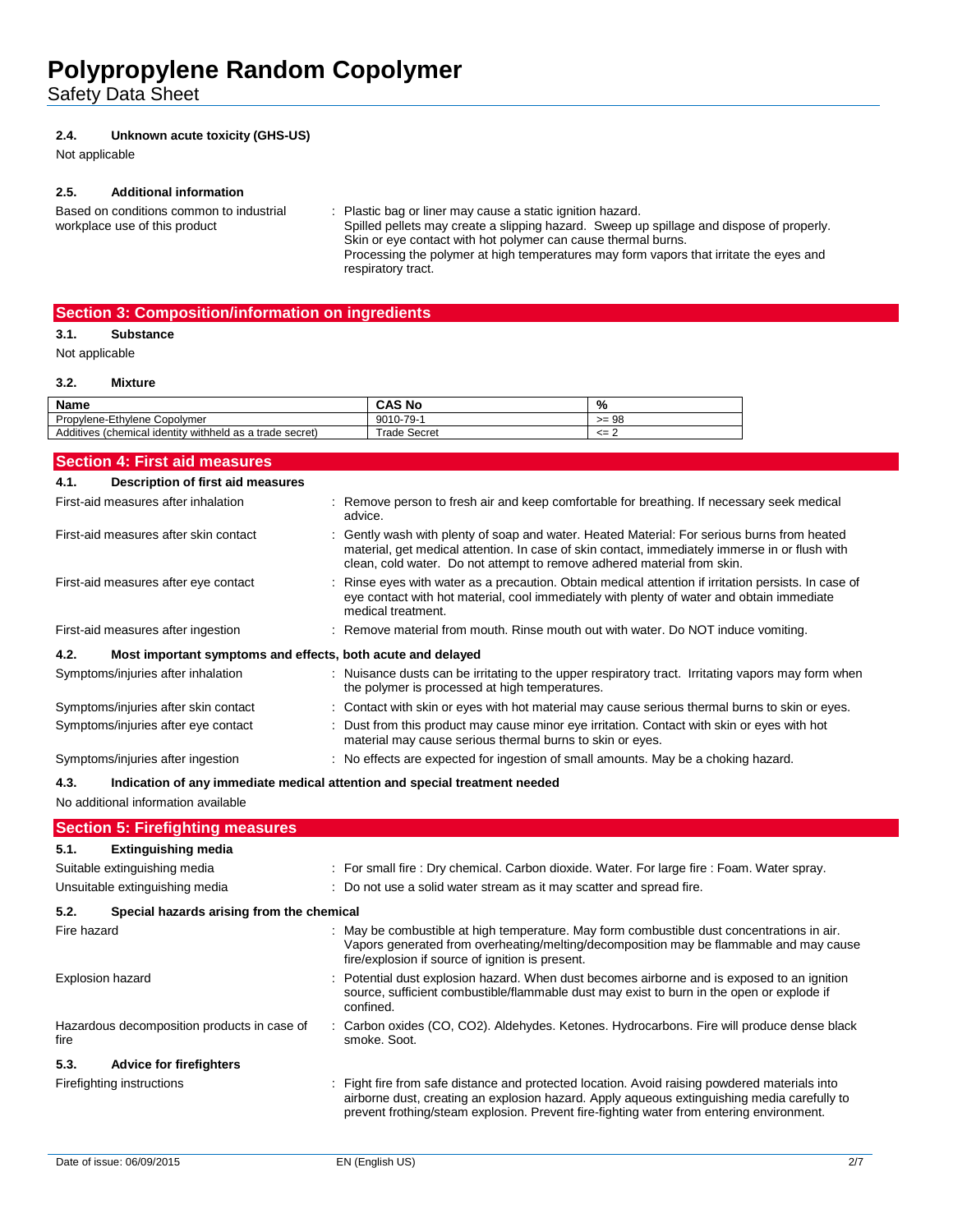Safety Data Sheet

| ouiviy Duiu Univui                                                         |                                                                                                                                                                                                                                                                                                                                                                                                                                                                                                                                                                                                                                                                                                                      |  |  |
|----------------------------------------------------------------------------|----------------------------------------------------------------------------------------------------------------------------------------------------------------------------------------------------------------------------------------------------------------------------------------------------------------------------------------------------------------------------------------------------------------------------------------------------------------------------------------------------------------------------------------------------------------------------------------------------------------------------------------------------------------------------------------------------------------------|--|--|
| Protection during firefighting                                             | : Do not attempt to take action without suitable protective equipment. Self-contained breathing<br>apparatus. Complete protective clothing.                                                                                                                                                                                                                                                                                                                                                                                                                                                                                                                                                                          |  |  |
| Other information                                                          | : May re-ignite itself after fire is extinguished.                                                                                                                                                                                                                                                                                                                                                                                                                                                                                                                                                                                                                                                                   |  |  |
| <b>Section 6: Accidental release measures</b>                              |                                                                                                                                                                                                                                                                                                                                                                                                                                                                                                                                                                                                                                                                                                                      |  |  |
| 6.1.                                                                       | Personal precautions, protective equipment and emergency procedures                                                                                                                                                                                                                                                                                                                                                                                                                                                                                                                                                                                                                                                  |  |  |
| Emergency procedures for non-emergency<br>personnel                        | : Material creates a slipping hazard on hard surfaces. Clean up spills from walking surfaces<br>immediately.                                                                                                                                                                                                                                                                                                                                                                                                                                                                                                                                                                                                         |  |  |
| 6.2.<br>Methods and material for containment and cleaning up               |                                                                                                                                                                                                                                                                                                                                                                                                                                                                                                                                                                                                                                                                                                                      |  |  |
| Methods for cleaning up                                                    | : On land, sweep or shovel into suitable containers. Do not allow water contaminated with pellets<br>or powder to enter any waterway, sewer or drain.                                                                                                                                                                                                                                                                                                                                                                                                                                                                                                                                                                |  |  |
| Other information                                                          | Dispose of contaminated material at an authorized site. Notify authorities if product enters<br>sewers or public waters.                                                                                                                                                                                                                                                                                                                                                                                                                                                                                                                                                                                             |  |  |
| 6.3.<br>Reference to other sections<br>No additional information available |                                                                                                                                                                                                                                                                                                                                                                                                                                                                                                                                                                                                                                                                                                                      |  |  |
| <b>Section 7: Handling and storage</b>                                     |                                                                                                                                                                                                                                                                                                                                                                                                                                                                                                                                                                                                                                                                                                                      |  |  |
| 7.1.<br>Precautions for safe handling                                      |                                                                                                                                                                                                                                                                                                                                                                                                                                                                                                                                                                                                                                                                                                                      |  |  |
| Precautions for safe handling                                              | : Ensure good ventilation of the work station. Wear personal protective equipment. Do not<br>overheat the product. Avoid contact with heated product to prevent burns.                                                                                                                                                                                                                                                                                                                                                                                                                                                                                                                                               |  |  |
|                                                                            | When handled in bulk quantities, this product and its associated packaging may present a<br>crushing hazard due to the large masses involved, possibly resulting in severe injury or death.                                                                                                                                                                                                                                                                                                                                                                                                                                                                                                                          |  |  |
|                                                                            | Combustible dust precautions: Handling this product may result in electrostatic accumulation.<br>Use proper grounding procedures. Use only non-sparking tools. Avoid raising powdered<br>material due to explosion hazard. Prevent the build-up of electrostatic charge. The plastic<br>packaging film used to secure bags of material on pallets can also develop static electricity --<br>remove packaging film in an area free from ignitable vapors/dust.                                                                                                                                                                                                                                                        |  |  |
|                                                                            | Processing or material handling equipment may generate dust of sufficiently small particle size,<br>that when suspended in air may be explosive. Dust accumulations should be controlled through<br>a comprehensive dust control program that includes, but is not limited to, source capture,<br>inspection and repair of leaking equipment, routine housekeeping and employee training in<br>hazards. Refer to the latest edition of the National Fire Protection Association (NFPA) 654<br>publication, "Standard for the Prevention of Fire and Dust Explosions in the Chemical, Dye,<br>Pharmaceutical, and Plastics Industries", for complete discussion on dust explosion prevention<br>and control measures. |  |  |
| Hygiene measures                                                           | Do not eat, drink or smoke when using this product. Keep away from food and drink. Always<br>wash hands after handling the product.                                                                                                                                                                                                                                                                                                                                                                                                                                                                                                                                                                                  |  |  |
| 7.2.                                                                       | Conditions for safe storage, including any incompatibilities                                                                                                                                                                                                                                                                                                                                                                                                                                                                                                                                                                                                                                                         |  |  |
| <b>Technical measures</b>                                                  | : Ground/bond container and receiving equipment. Electrostatic charges may be generated when<br>emptying sacks. It is recommended that sacks are emptied away from explosive atmospheres.                                                                                                                                                                                                                                                                                                                                                                                                                                                                                                                            |  |  |
| Storage conditions                                                         | Store at room temperature. Protect from heat and direct sunlight. Store in dry, cool, well-<br>ventilated area.                                                                                                                                                                                                                                                                                                                                                                                                                                                                                                                                                                                                      |  |  |
| Incompatible materials                                                     | Strong oxidizing agents.                                                                                                                                                                                                                                                                                                                                                                                                                                                                                                                                                                                                                                                                                             |  |  |
| <b>Section 8: Exposure controls/personal protection</b>                    |                                                                                                                                                                                                                                                                                                                                                                                                                                                                                                                                                                                                                                                                                                                      |  |  |
| <b>Occupational Exposure Limits</b><br>8.1.                                |                                                                                                                                                                                                                                                                                                                                                                                                                                                                                                                                                                                                                                                                                                                      |  |  |
| Polypropylene Random Copolymer (9010-79-1)                                 |                                                                                                                                                                                                                                                                                                                                                                                                                                                                                                                                                                                                                                                                                                                      |  |  |
|                                                                            |                                                                                                                                                                                                                                                                                                                                                                                                                                                                                                                                                                                                                                                                                                                      |  |  |

| <b>USA ACGIH</b>                 | ACGIH TWA (mg/m <sup>3</sup> ) | 10 mg/m <sup>3</sup> (Inhalable fraction)                                                                                                                                                                                                                                                     |  |
|----------------------------------|--------------------------------|-----------------------------------------------------------------------------------------------------------------------------------------------------------------------------------------------------------------------------------------------------------------------------------------------|--|
|                                  |                                | 3 mg/m <sup>3</sup> (Respirable Particles)                                                                                                                                                                                                                                                    |  |
| <b>USA ACGIH</b>                 | Remark (ACGIH)                 | Particulates, not otherwise classified                                                                                                                                                                                                                                                        |  |
| 8.2.<br><b>Exposure controls</b> |                                |                                                                                                                                                                                                                                                                                               |  |
| Appropriate engineering controls | exposure recommended levels.   | : Provide readily accessible eye wash stations and safety showers. Ensure adequate ventilation.<br>If handling results in dust generation or high temperatures, local exhaust ventilation should be<br>provided to insure that exposure to dust or decomposition products does not exceed the |  |
| Hand protection                  |                                | : Use insulated gloves when handling this material hot.                                                                                                                                                                                                                                       |  |
| Eye protection                   | : Safety glasses.              |                                                                                                                                                                                                                                                                                               |  |
| Skin and body protection         |                                | : Wear suitable protective clothing. Safety foot-wear.                                                                                                                                                                                                                                        |  |
| Respiratory protection           |                                | : In case of insufficient ventilation, wear suitable respiratory equipment.                                                                                                                                                                                                                   |  |
| Date of issue: 06/09/2015        | EN (English US)                | 3/7                                                                                                                                                                                                                                                                                           |  |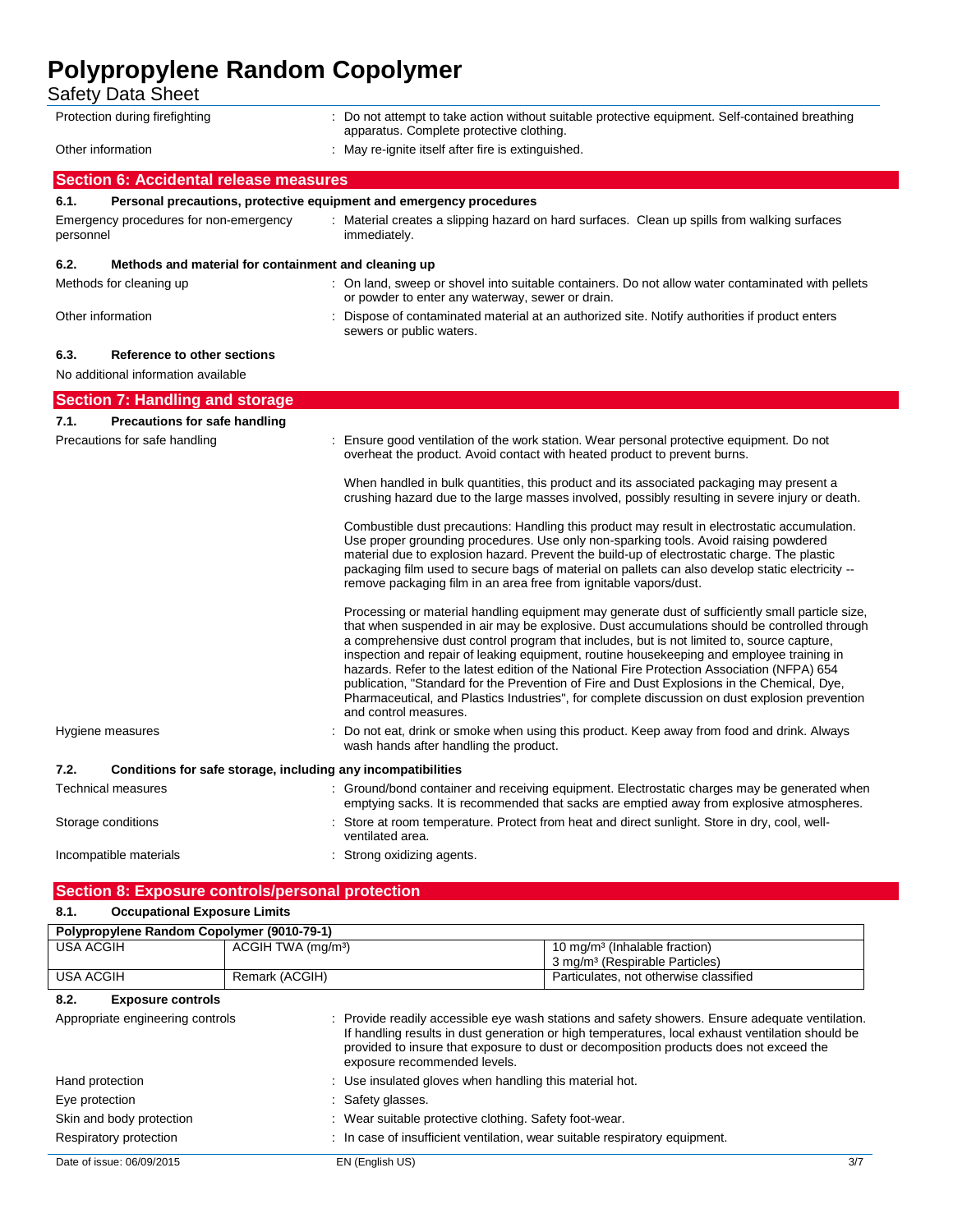Safety Data Sheet

Other information **interval on the case of risk of overexposure to dust**, vapour or fumes (during product processing), it is recommended that a local exhaust system is placed above the conversion equipment (a fume hood) and the working area must be properly ventilated.

# **Section 9: Physical and chemical properties**

| 9.1.<br>Information on basic physical and chemical properties |                      |
|---------------------------------------------------------------|----------------------|
| Physical state                                                | Solid                |
| Appearance                                                    | Pellets.             |
| Color                                                         | Translucent. Opaque. |
| Odor                                                          | Paraffin odor.       |
| Odor threshold                                                | No data available    |
| рH                                                            | Not applicable       |
| Relative evaporation rate (butyl acetate=1)                   | Negligible.          |
| Melting point                                                 | 120 - 170 °C         |
| Freezing point                                                | No data available    |
| Boiling point                                                 | No data available    |
| Flash point                                                   | No data available    |
| Auto-ignition temperature                                     | No data available    |
| Decomposition temperature                                     | No data available    |
| Flammability (solid, gas)                                     | No data available    |
| Vapor pressure                                                | No data available    |
| Relative vapor density at 20 °C                               | No data available    |
| Relative density                                              | No data available    |
| Solubility                                                    | Water: Negligible.   |
| Log Kow                                                       | No data available    |
| Viscosity, kinematic                                          | Not applicable       |
| Viscosity, dynamic                                            | No data available    |
| <b>Explosive limits</b>                                       | No data available    |

#### **9.2. Other information**

No additional information available

#### **Section 10: Stability and reactivity**

#### **10.1. Reactivity**

Flowing product can create electrical charge, resulting sparks may ignite dust or cause an explosion in some concentration ranges.

# **10.2. Chemical stability**

The product is stable at normal handling and storage conditions.

Serious eye damage/irritation : Not classified

#### **10.3. Possibility of hazardous reactions**

Dust may form explosive mixture in air.

#### **10.4. Conditions to avoid**

Avoid dust formation. Avoid the build-up of electrostatic charge. Heat. Open flame. Sparks. Direct sunlight.

#### **10.5. Incompatible materials**

Strong oxidizing agents.

#### **10.6. Hazardous decomposition products**

Hazardous decomposition products formed under fire conditions: carbon monoxide, carbon dioxide, toxic fumes.

| <b>Section 11: Toxicological information</b>  |                                                |  |  |
|-----------------------------------------------|------------------------------------------------|--|--|
| Information on toxicological effects<br>11.1. |                                                |  |  |
| Likely routes of exposure                     | : Inhalation. Ingestion. Skin and eye contact. |  |  |
| Acute toxicity                                | : Not classified                               |  |  |
| Skin corrosion/irritation                     | : Not classified                               |  |  |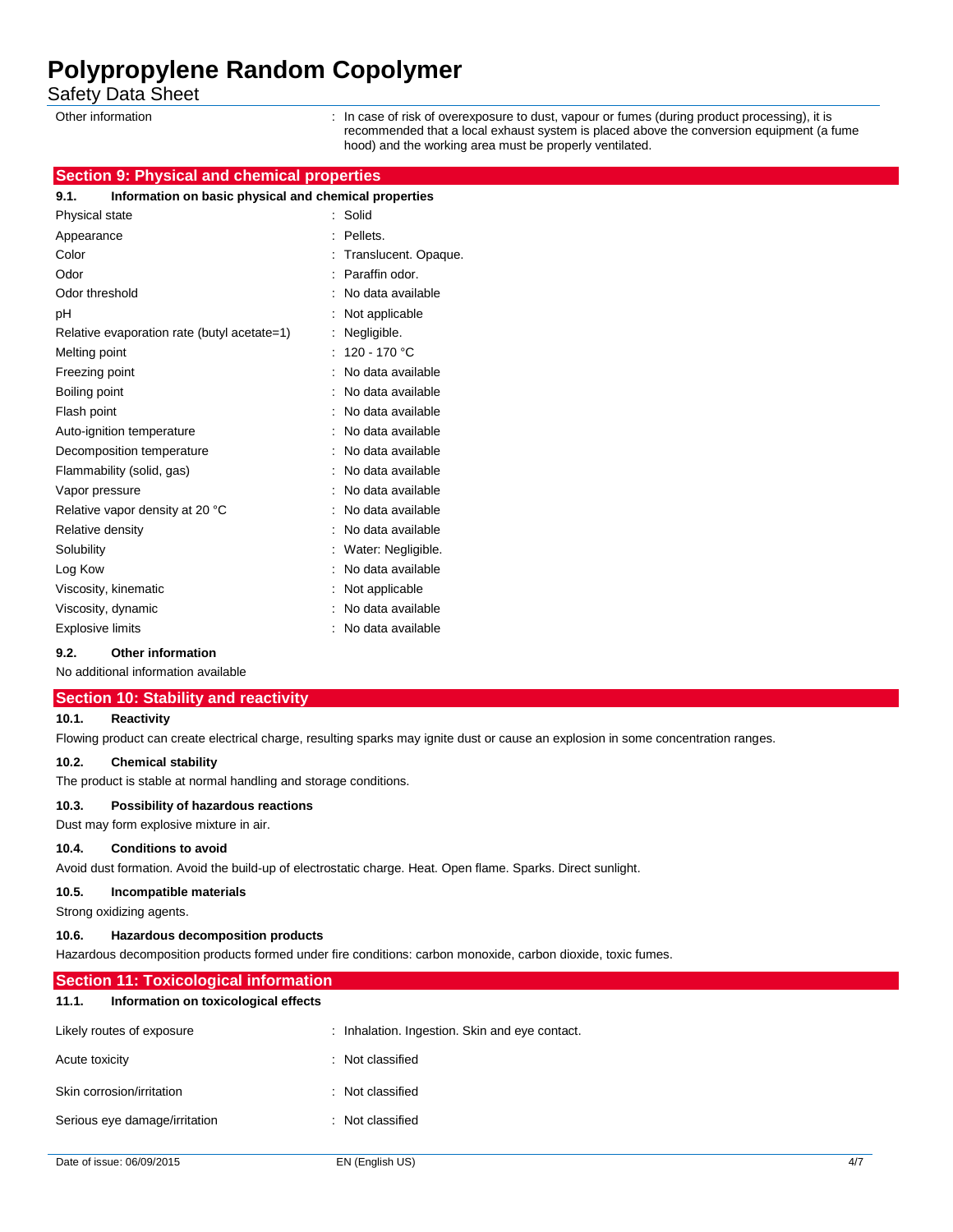# Safety Data Sheet

| Respiratory or skin sensitization                     | : Not classified |
|-------------------------------------------------------|------------------|
| Germ cell mutagenicity                                | : Not classified |
| Carcinogenicity                                       | : Not classified |
| Reproductive toxicity                                 | : Not classified |
| Specific target organ toxicity (single exposure)      | : Not classified |
| Specific target organ toxicity (repeated<br>exposure) | : Not classified |
| Aspiration hazard                                     | Not classified   |

# **Section 12: Ecological information**

### **12.1. Toxicity**

Ecology - general **interproduct is not considered harmful to aquatic organisms nor to cause long-term adverse** effects in the environment.

| Persistence and degradability<br>12.2. |  |
|----------------------------------------|--|
|----------------------------------------|--|

| Polypropylene Random Copolymer (9010-79-1) |                                                                                                                                                                                                                                                                                                                                                                                                    |
|--------------------------------------------|----------------------------------------------------------------------------------------------------------------------------------------------------------------------------------------------------------------------------------------------------------------------------------------------------------------------------------------------------------------------------------------------------|
| Persistence and degradability              | This material is persistent in the environment. Not readily biodegradable.                                                                                                                                                                                                                                                                                                                         |
| BOD (% of ThOD)                            | <b>Below detection limit</b>                                                                                                                                                                                                                                                                                                                                                                       |
| <b>Bioaccumulative potential</b><br>12.3.  |                                                                                                                                                                                                                                                                                                                                                                                                    |
| Polypropylene Random Copolymer (9010-79-1) |                                                                                                                                                                                                                                                                                                                                                                                                    |
| Bioaccumulative potential                  | This product is not expected to bioaccumulate through food chains in the environment.                                                                                                                                                                                                                                                                                                              |
| <b>Mobility in soil</b><br>12.4.           |                                                                                                                                                                                                                                                                                                                                                                                                    |
| Polypropylene Random Copolymer (9010-79-1) |                                                                                                                                                                                                                                                                                                                                                                                                    |
| Ecology - soil                             | low mobility.                                                                                                                                                                                                                                                                                                                                                                                      |
| Other adverse effects<br>12.5.             |                                                                                                                                                                                                                                                                                                                                                                                                    |
| Other information                          | : Avoid release to the environment.                                                                                                                                                                                                                                                                                                                                                                |
|                                            |                                                                                                                                                                                                                                                                                                                                                                                                    |
| <b>Section 13: Disposal considerations</b> |                                                                                                                                                                                                                                                                                                                                                                                                    |
| 13.1.<br>Waste treatment methods           |                                                                                                                                                                                                                                                                                                                                                                                                    |
| Waste treatment methods                    | : This product has been evaluated for RCRA characteristics and does not meet the criteria of a<br>hazardous waste if discarded in its purchased form. Under RCRA, it is the responsibility of the<br>user of the product to determine at the time of disposal, whether the product meets RCRA<br>criteria for hazardous waste. Transfer to a safe disposal area in accordance with federal, state, |

| Waste disposal recommendations |  |
|--------------------------------|--|
|--------------------------------|--|

: Recycle the material as far as possible. Additional information **incomation** : May be used as fuel in suitably designed installations.

and local regulations.

## **Section 14: Transport information**

**US Transport (DOT) for Bulk Shipments (Non-Bulk Shipments May Differ)**

Not regulated by US DOT

## **Transport by sea (IMDG)**

Not regulated by IMDG

### **Air transport (IATA)**

Not regulated by IATA

|  | <b>Section 15: Regulatory information</b> |  |
|--|-------------------------------------------|--|
|  |                                           |  |

### **15.1. US Federal regulations**

### **Polypropylene Random Copolymer**

**TSCA** 

All components of this product are listed or exempted from listing on the United States Environmental Protection Agency Toxic Substances Control Act (TSCA) inventory

SARA 313

This product contains no chemicals in excess of the applicable de minimis concentration that are subject to the reporting requirements of Section 313 of Title III of the Superfund Amendments and Reauthorization Act of 1986 and 40 CFR Part 372 (Table 372.65).

| SARA Section 311/312 Hazard 0<br>' Classes | hazard<br>∙ır≏  |     |
|--------------------------------------------|-----------------|-----|
| Date of issue: (<br>06/09/2015             | EN (English US) | 57. |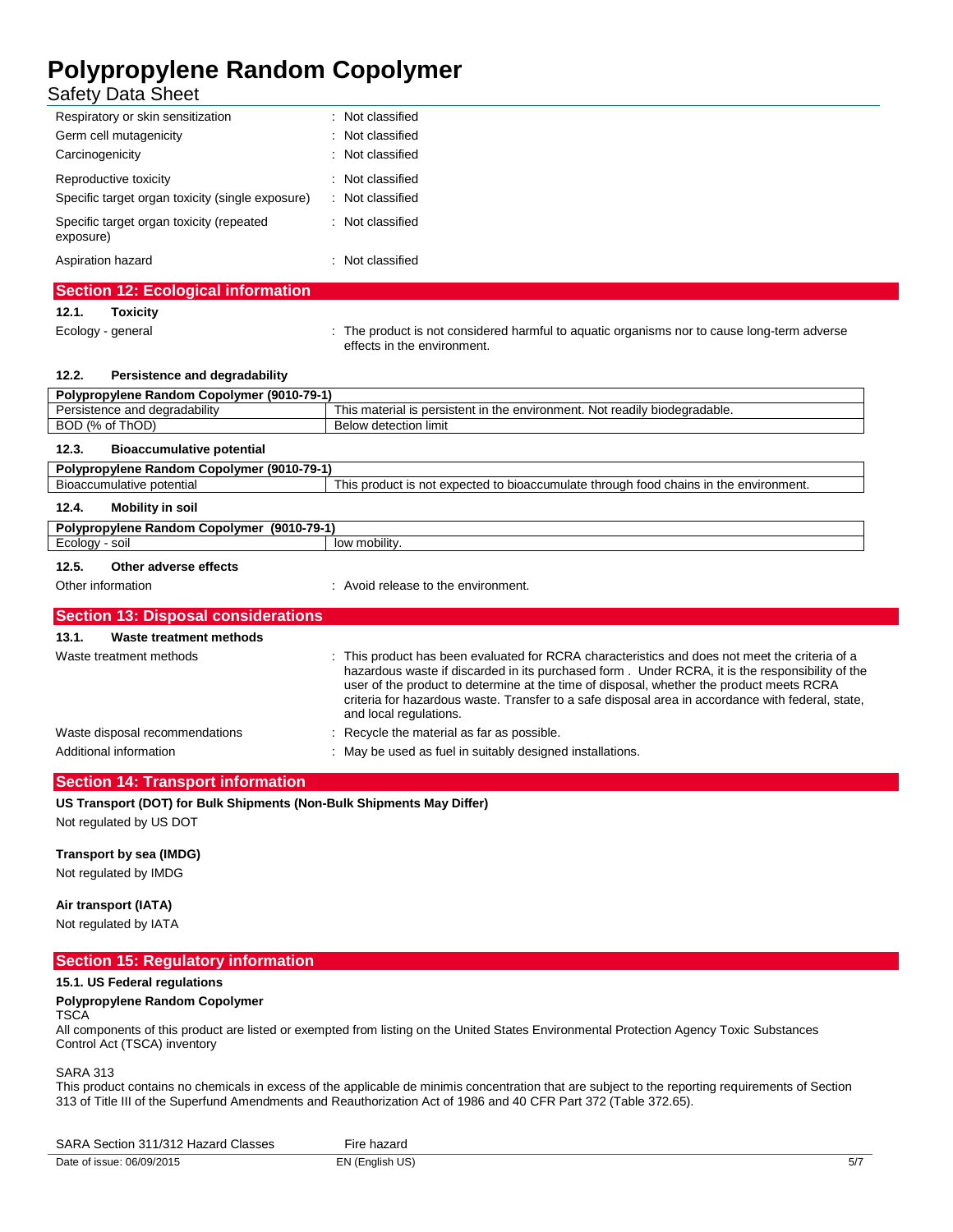Safety Data Sheet

Export Control Classification Number (ECCN): EAR99 (No License Required)

#### **15.2. International regulations**

#### **CANADA**

# **Polypropylene Random Copolymer (9010-79-1)**

This product has been classified in accordance with the hazard criteria of the Controlled Products Regulations (CPR) and the MSDS contains all the information required by the CPR Uncontrolled product according to WHMIS classification criteria

Total Petrochemicals & Refining USA, Inc.

Houston, TX 77267-4411 USA Tel. 713-483-5000 or 1-877-871-2709

PO Box 674411

### **National inventories**

No additional information available

#### **15.3. US State regulations**

No additional information available

| <b>Section 16: Other information</b>               |                                                                                                                                                                                                                                                                                                                                                                                                                                                               |  |  |
|----------------------------------------------------|---------------------------------------------------------------------------------------------------------------------------------------------------------------------------------------------------------------------------------------------------------------------------------------------------------------------------------------------------------------------------------------------------------------------------------------------------------------|--|--|
| Other information                                  | : Acceptable business/technical terms necessary for medical device applications must be<br>developed by contacting your Total Petrochemicals & Refining USA, Inc. sales representative.<br>Without such documented business terms, Total Petrochemicals & Refining USA, Inc. makes<br>no representations and disclaims all warranties, express or implied, concerning biocompatibility<br>and/or suitability of this product for medical device applications. |  |  |
| <b>NFPA (National Fire Protection Association)</b> |                                                                                                                                                                                                                                                                                                                                                                                                                                                               |  |  |
| NFPA health hazard                                 |                                                                                                                                                                                                                                                                                                                                                                                                                                                               |  |  |
| NFPA fire hazard                                   |                                                                                                                                                                                                                                                                                                                                                                                                                                                               |  |  |

## **HMIS III Rating** Health : 0 Flammability : 1 Physical Hazard : 0 Personal Protection : See section 8 of SDS

**US OSHA LABEL as specified under 29 CFR §1910.1200 (f)**

# **Polypropylene Random Copolymer**

NFPA reactivity in the set of the set of the set of the set of the set of the set of the set of the set of the set of the set of the set of the set of the set of the set of the set of the set of the set of the set of the s

### **Warning**

**If small particles are generated during further processing, handling or by other means, may form combustible dust concentrations in air. Supplemental Information: Based on conditions common to industrial workplace use of this product** 

Plastic bag or liner may cause a static ignition hazard.

Spilled pellets may create a slipping hazard. Sweep up spillage and dispose of properly.

Skin or eye contact with hot polymer can cause thermal burns.

Processing the polymer at high temperatures may form vapors that irritate the eyes and respiratory tract.

#### **Version : 1.3 Date of issue : June 9, 2015**

MSDS ID: PP\_COPOLYMER SDS REFERENCE NUMBER: PP0013R

SDS Template - TOTAL SDS US (GHS HazCom 2012) TPRI Version 3.01